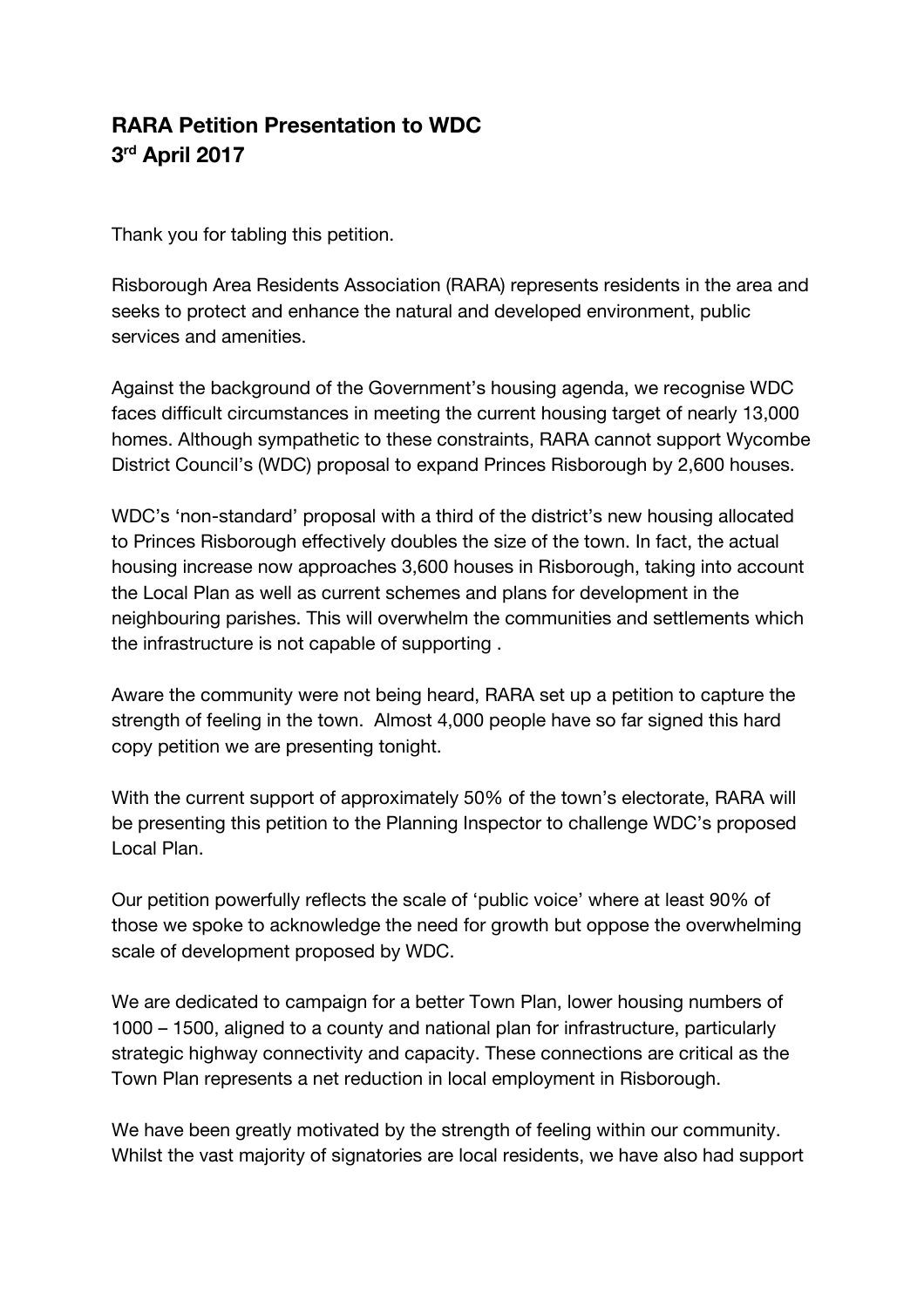from other interested stakeholders keen to add their voice for a plan that is relevant, sustainable and proportionate to our community. A plan that also recognises our setting with regard to the Chilterns Area of Outstanding Natural Beauty (AONB) and seeks to cherish and enhance this.

The petition wording at the top of each page, affirms signatories support for RARA in their demand for a better town and district plan. It specifically calls on the Planning Inspector to:

- Modify its plan for Princes Risborough, and propose a lower scale of development;
- Research alternative solutions for the Wycombe District that makes better use of available land
- Fully consult with local residents on proposals and act on their views and feedback

Common messages received from the public include:

- 'Where are the jobs to support this scale of development?'
- 'Where is the solution to the current traffic congestion on the 4010 at West Wycombe?'
- 'The relief road is an expensive 'white elephant''
- 'These proposals will lead to total chaos at the railway station'
- 'Our town services can't cope with existing numbers...where are we going to park?
- 'We want affordable homes for our young people but will they be able to afford them?'
- 'We are happy to support the petition but you are wasting your time, no one will listen'

These messages demonstrate how the 'localism agenda' has been passed over by poor consultation and a housing target driven process.

This feedback reinforces the content of five letters we sent to WDC last year outlining key issues regarding the process you have adopted, economic sustainability, road infrastructure, rail services and the AONB. These can be found on our website.

We believe our town and its unique location needs to be developed with care, cherished and enjoyed - not destroyed. We need a plan that is driven from the